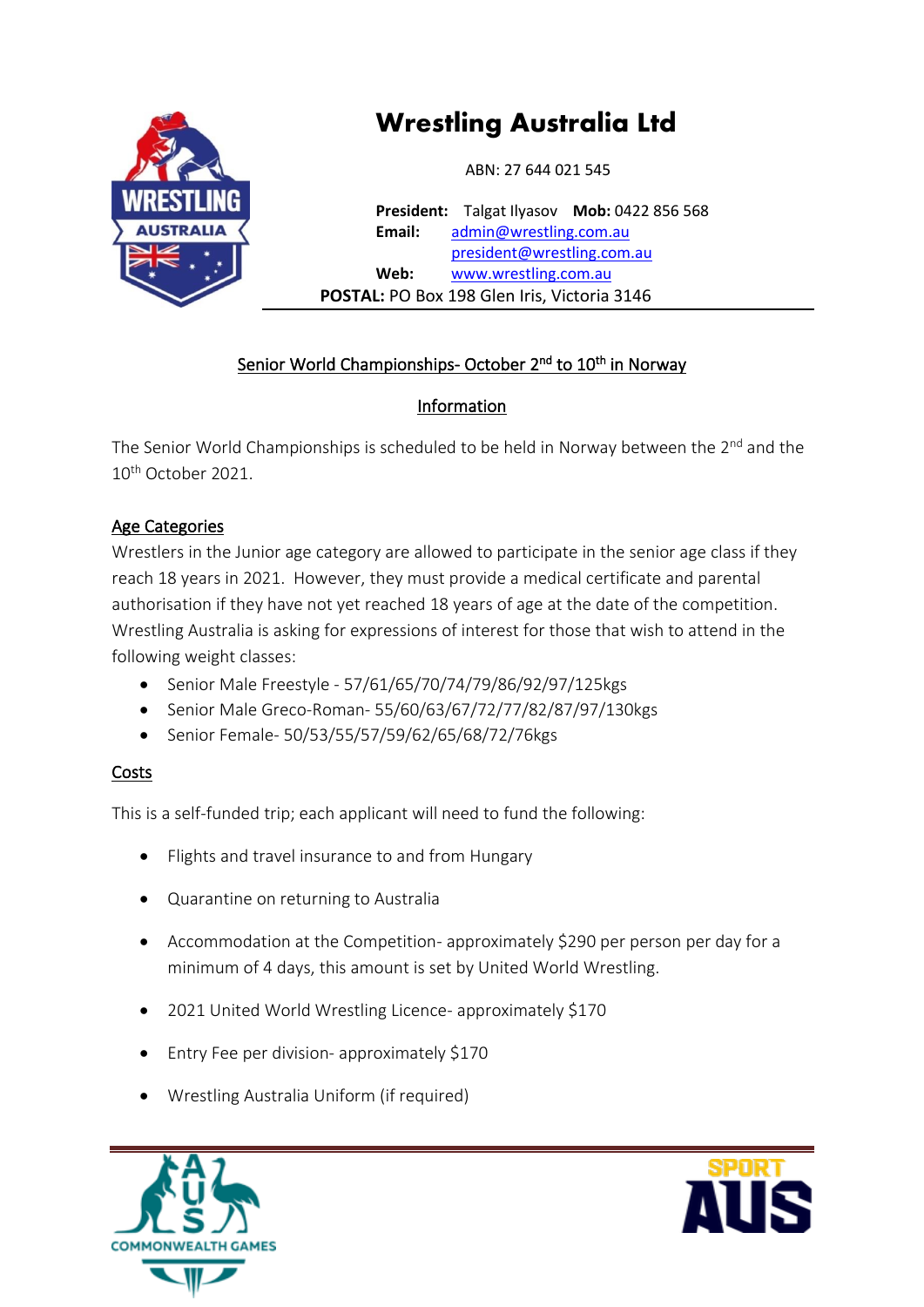• If three or more athletes attend the same event the costs associated with a referee attending the event will be split evenly between the attending athletes.

#### Timeline

| Call for Expressions of Interest                         | 5 <sup>th</sup> July      |
|----------------------------------------------------------|---------------------------|
| Close Expressions of Interest                            | $19th$ July               |
| Athletes Advised of decision                             | $26th$ July               |
| Payment for Hotel/Licence/Entry Fee to be<br>received by | 26 <sup>th</sup> August   |
| <b>Final Entries</b>                                     | 2 <sup>nd</sup> September |
| Event                                                    | $2nd - 10th October$      |

Once a person has been approved to attend the 2021 Senior World Championships payments for accommodation, UWW 2021 licence, entry fee, uniform and any cost associated with a referee must be made by the 26<sup>th</sup> of August.

#### Expressions of Interest

As the 2021 Senior World Championships require travel to different countries, there are additional risks, primarily financial risks, risks of a different level of medical care, and the risk of being quarantined overseas.

All participants will be asked to sign a code of conduct and a waiver before they will be entered into the competition.

Please carefully consider your position before accepting these risks by submitting your Expression of Interest.

Please complete the below table and return to [admin@wrestling.com.au](mailto:admin@wrestling.com.au) along with the completed competition history form by the 19<sup>th</sup> of July 2021.